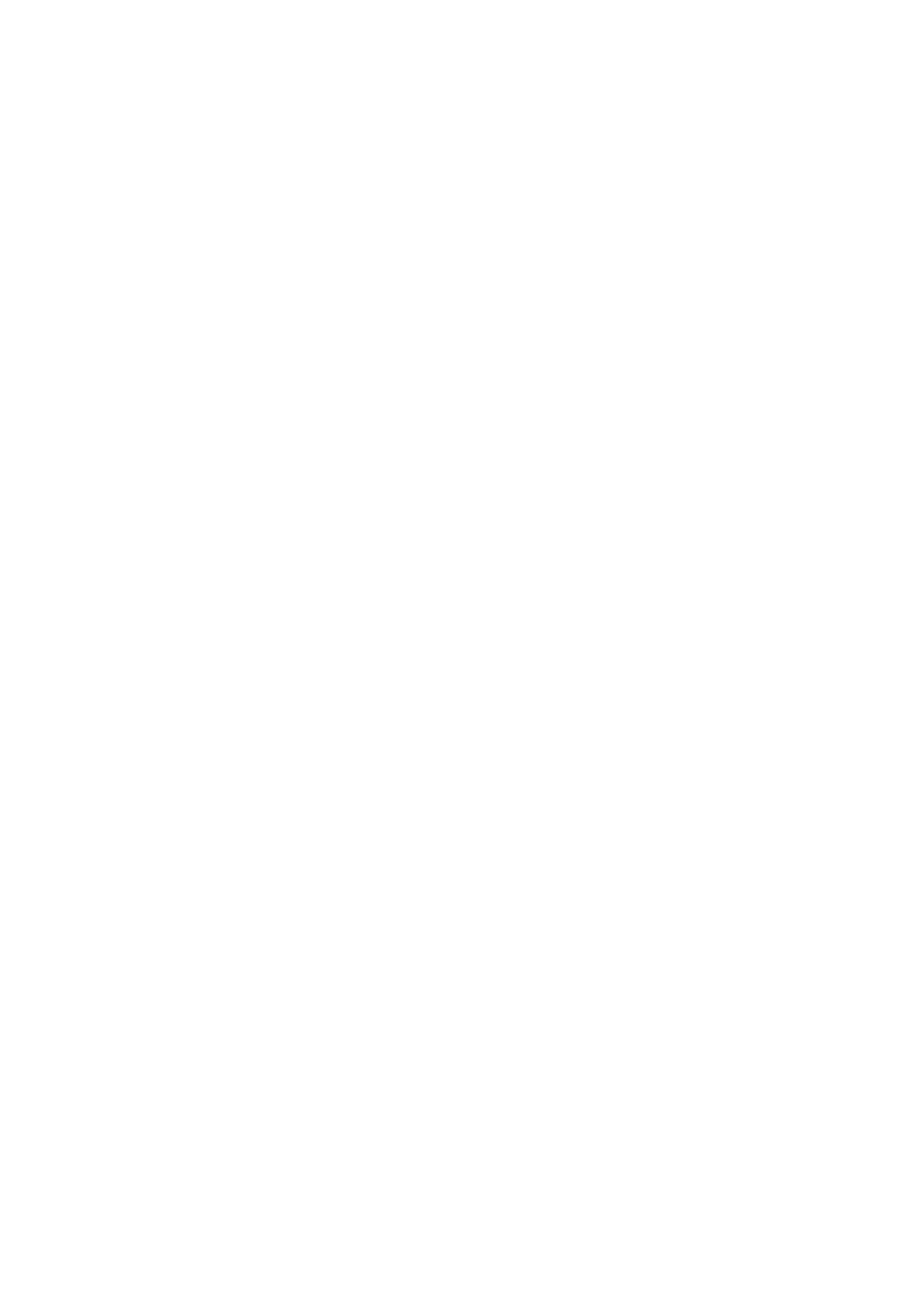## **Contents**

| What is carbon monoxide?                         | 2  |
|--------------------------------------------------|----|
| Are your heating and cooking appliances safe?    | 3  |
| How you may feel if you are being poisoned by CO | 4  |
| What you should do if you have these symptoms    | 5  |
| How you can protect yourself from CO poisoning   | 6  |
| Other important tips                             | 7  |
| Recent examples of CO poisoning                  | 9  |
| Further information                              | 10 |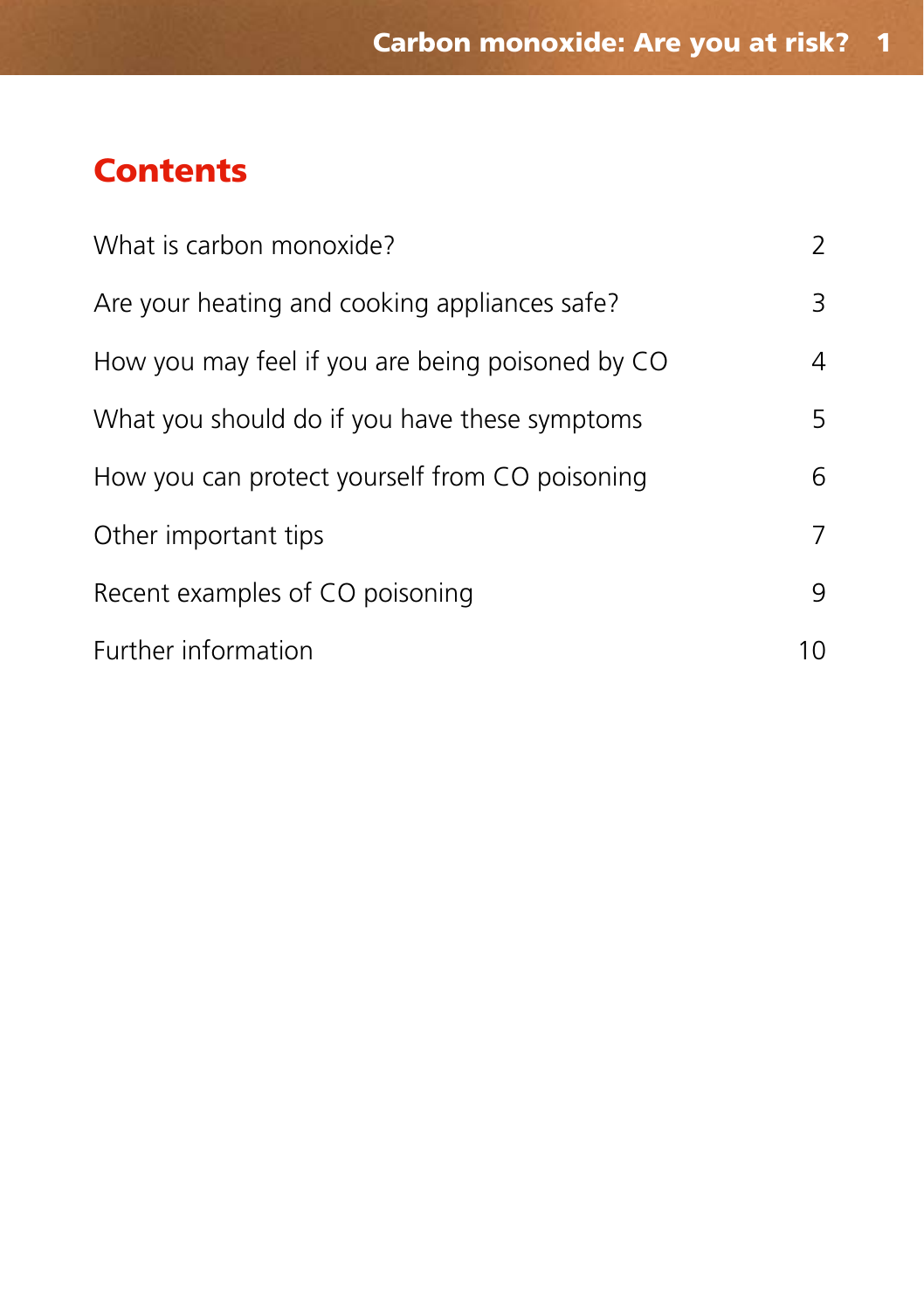#### What is carbon monoxide?

**Carbon monoxide (CO) is a poisonous gas that you can't see, taste or smell.** It is released when a carbon-containing fuel – such as gas, oil, coal, coke, petrol or wood – doesn't burn fully because not enough air is available. This can happen when appliances such as room and water heaters, fires and cookers have been wrongly installed or poorly maintained, or when a chimney, flue or air vent into the room such as an air brick has been fully or partially blocked. Poor ventilation adds to the problem by allowing CO concentrations to build up. Anyone spending time with faulty appliances will be affected.

Accidental exposure to CO kills more than 50 people each year in England and Wales. It can kill without warning, sometimes in a matter of minutes. Low levels that don't kill you can still cause serious harm to your health – by affecting your nervous system or memory, for example – if breathed in over a long time.

The poisoning effects of CO can be long-lasting: in patients who suffer severe poisoning, long-term damage to the brain can occur.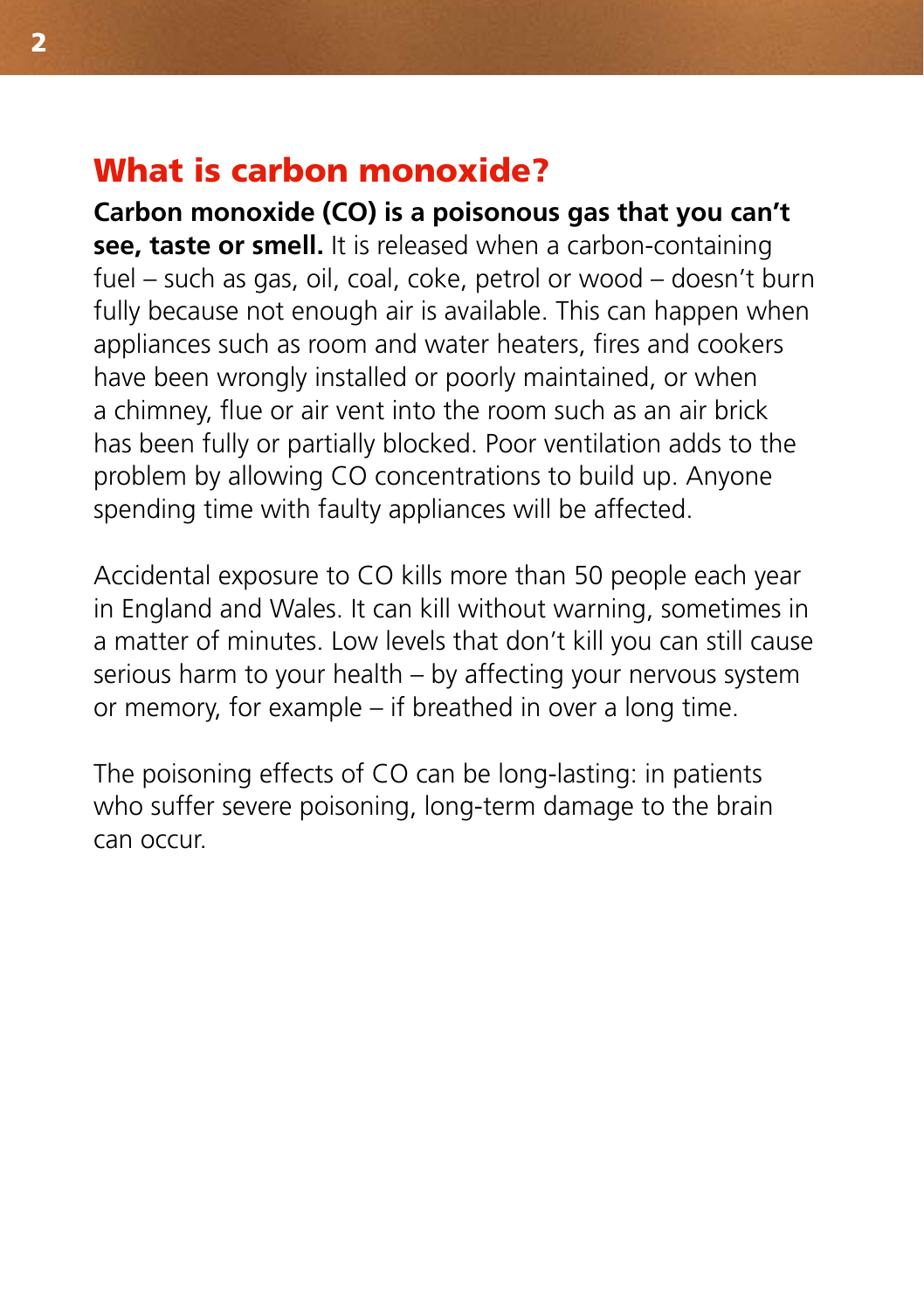## Are your heating and cooking appliances safe?

**Look for signs** of incomplete burning of fuel, such as when the pilot light or flame from a gas appliance is burning orange or yellow instead of mostly blue. (Note that this does not apply to fuel-effect, living-flame or decorative-flame gas fires. They are designed to look like flames from a solid-fuel appliance, and so are meant to appear orange or yellow.) Another sign to look out for is the pilot light frequently blowing out.

CO can also be found in the smoke coming from solid-fuel, wood or oil-burning appliances. Paraffin heaters in poor condition can also be a source of CO.

For all appliances, CO may be present if you notice sooty or yellow/brown staining on or around the appliance, such as on the walls, or if you see or smell smoke or have excessive condensation in the room where the appliance is installed. Blackening of the china clay radiants of gas fires is another sign of poor combustion. Do not block chimneys, flues or air vents in any rooms where combustion appliances are installed and used.

**If the flue, chimney, extractor or airway is blocked or leaking**, CO cannot escape and will flow back into your property, where it can build up to dangerous levels. In extreme weather conditions, fumes can also be pushed back down the flue or chimney, and CO can even get into properties through shared flues or chimneys – so it may be coming from next door.

**If you have had building work done recently**, such as double glazing installation, or if floodwater has caused the build-up of silt or debris, this may affect your property's ventilation.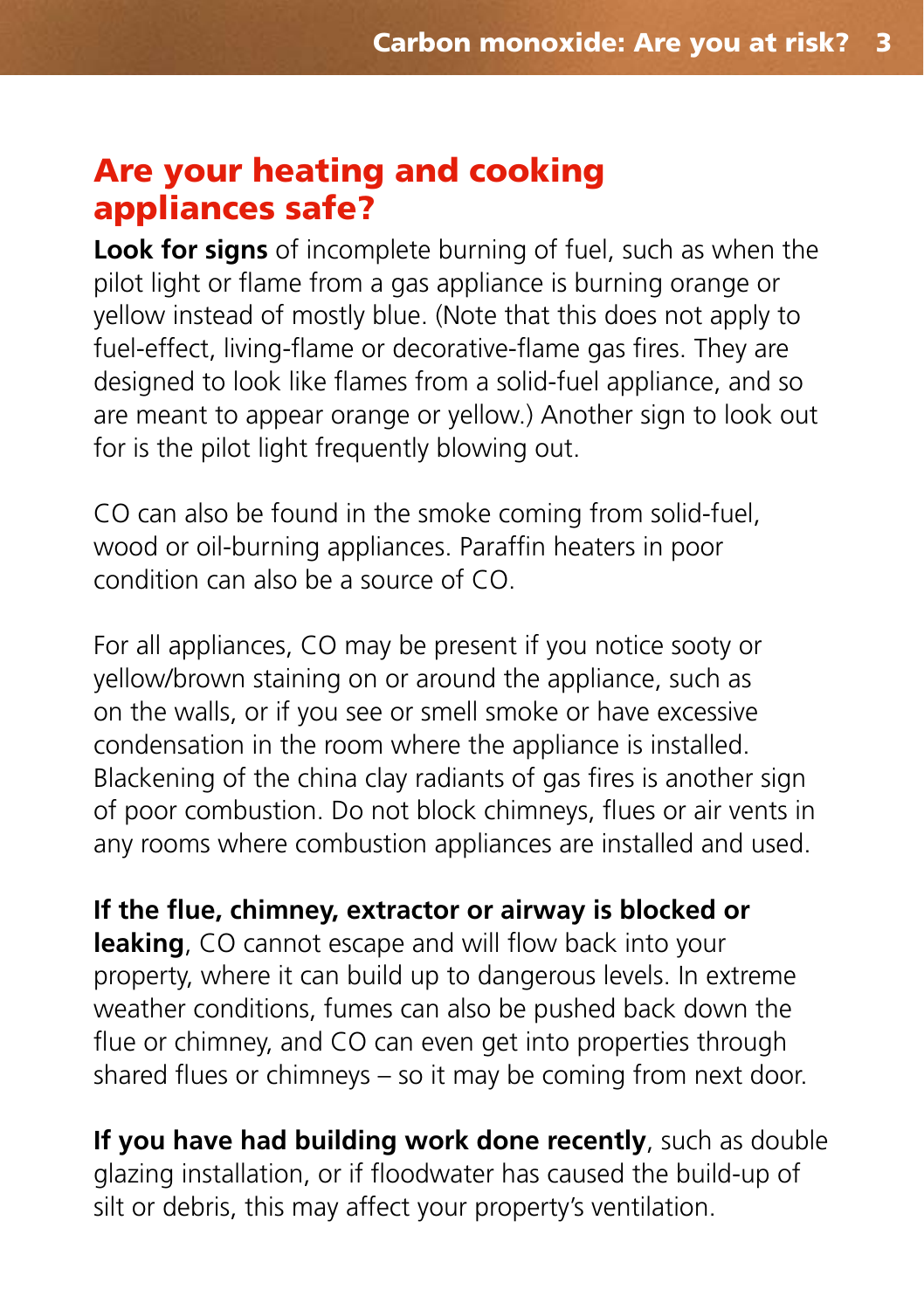**Caravans, boats and mobile homes** are at risk because portable appliances that use bottled fuels such as liquid petroleum gas, paraffin or kerosene are often used for heating and cooking.

**Vehicle engine or generator exhaust gases** can also contain high levels of CO.

#### **Appliances installed in rented student accommodation**

should receive an annual safety check to ensure that they function properly. This is a responsibility of the landlord, who should keep a record of each safety check for at least two years and issue copies to tenants.

# How you may feel if you are being poisoned by CO

CO poisoning can be difficult to detect, because its symptoms are the same as those of many other common ailments. For example, you may experience headaches, tiredness, difficulty thinking clearly and feeling sick. Sometimes it may feel as though you have food poisoning or that you are coming down with flu. You may also notice that others in the same property have similar symptoms, and that the symptoms are less severe if you are away from your property – for example, at work or on holiday.

Those most vulnerable to the effects of CO poisoning are older people, pregnant women and their babies, children and those with breathing problems or heart disease.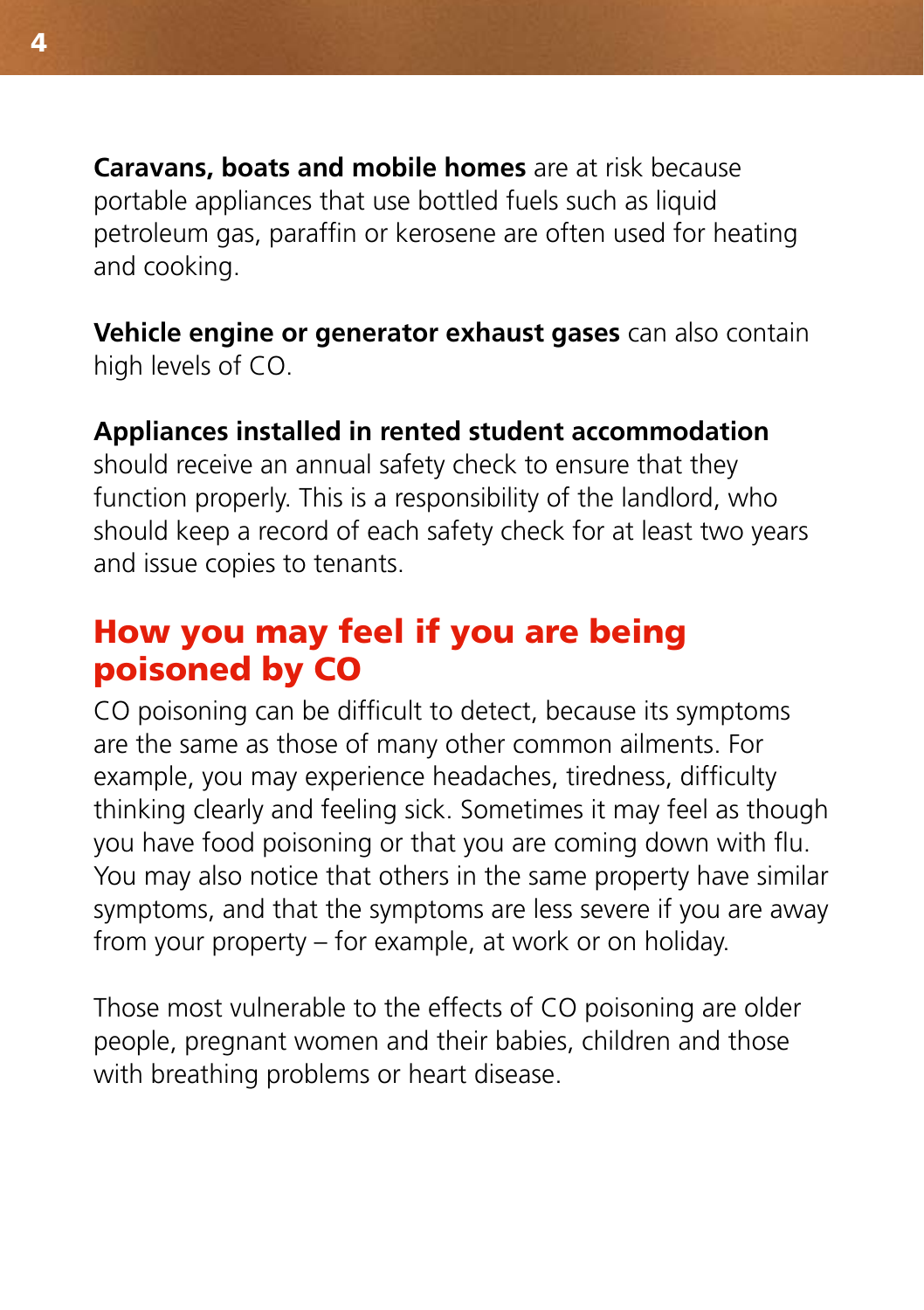## What you should do if you have these symptoms... ...and think they could be caused by CO

- • **Turn off ALL your cooking and room- or water heating appliances that use fuel other than electricity. Open the windows in the room and in other parts of your home to let in fresh air, and move outside**. For solid-fuel room or water heaters, fires and cookers, open windows and then carefully turn off the appliance or put out the fire (or allow it to burn itself out) but do not remain in the room.
- **See a doctor at once** and say that you think you may have CO poisoning. You may be offered a special test for CO poisoning, which could involve measuring CO in a breath sample or a blood sample. You should be aware that CO leaves the body quite quickly, and tests made some hours after your exposure has stopped may not reveal high levels of CO in either your breath or your blood.
- **Call a suitably qualified engineer** to check all your cooking and room- or water-heating appliances (see 'Further information' on page 10). Your local authority environmental health office may be able to offer advice. If you rent a property, your landlord should be able to assist in resolving the matter.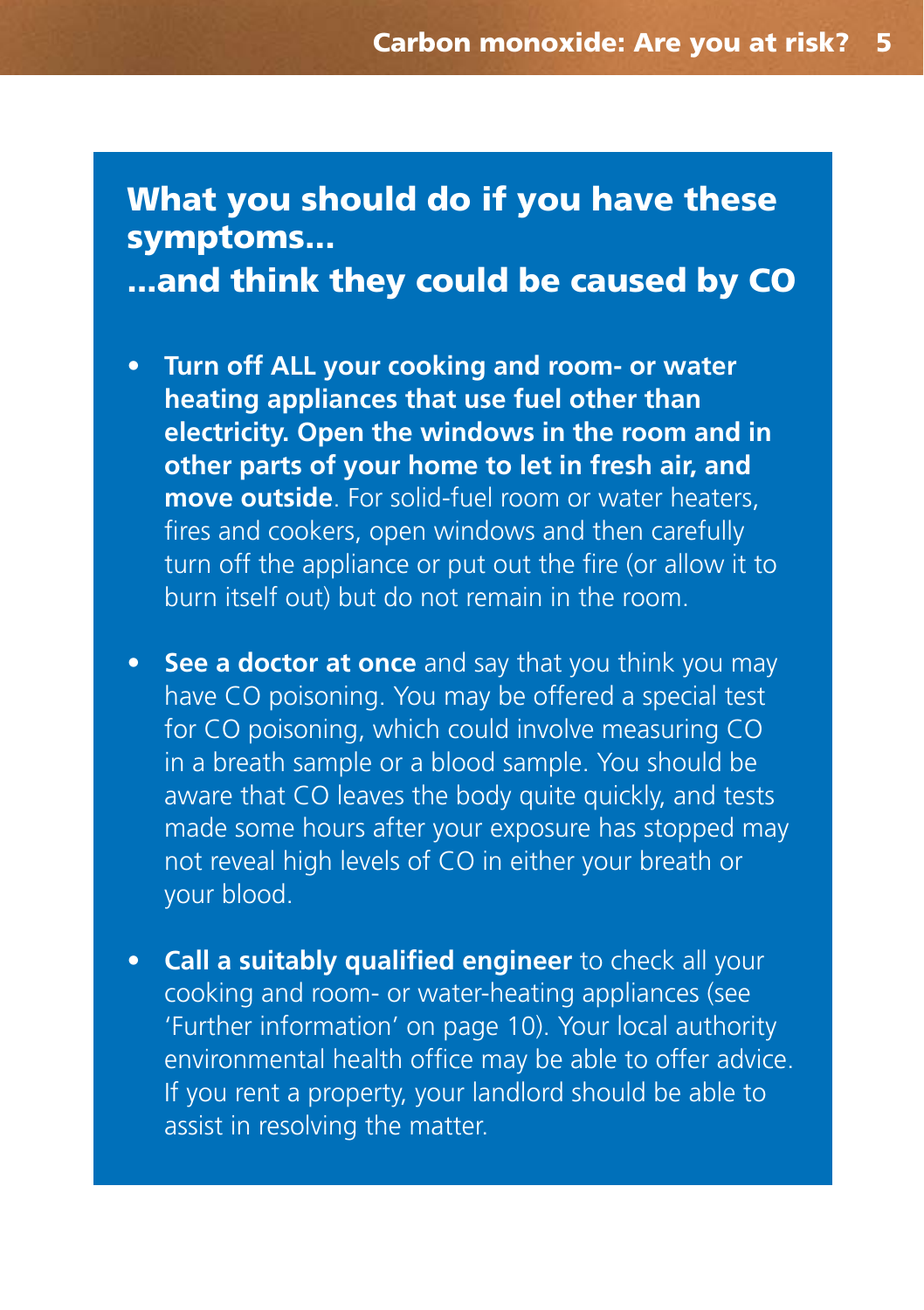#### How you can protect yourself from CO poisoning

- • **Fit an audible CO alarm that meets European Standard EN 50291**, showing a British Standards Kitemark or LPCB (Loss Prevention Certification Board) logo. These alarms are available in homeware or DIY stores, and you must make sure that you follow the alarm manufacturer's instructions for installation and maintenance. You may also wish to take a battery-operated audible CO alarm with you on holiday. You can also buy CO detection patches and 'black-spot' indicators, but these will not wake you and warn you if dangerous levels of CO develop. It is important to remember that fitting an audible CO alarm is **not** an alternative to having appliances, flues and chimneys serviced and tested.
- • **Keep rooms well ventilated while using an appliance.**  Fumes from a room or water heater, fire or cooker may affect your health unless there is enough ventilation in the room. This also applies to running a vehicle or generator in a confined or poorly ventilated area such as a garage with the door closed.
- **Have all appliances, flues and chimneys correctly installed and serviced by trained, reputable, registered and competent engineers – do not attempt to do this yourself.** Never use a poorly maintained appliance. Appliances should be maintained and serviced regularly (for example an annual service). By law, engineers for gas appliances must be registered with a body approved by the Health and Safety Executive. A new registration scheme for domestic gas will start in April 2009 – until then, gas engineers must be CORGI registered. Engineers for solid-fuel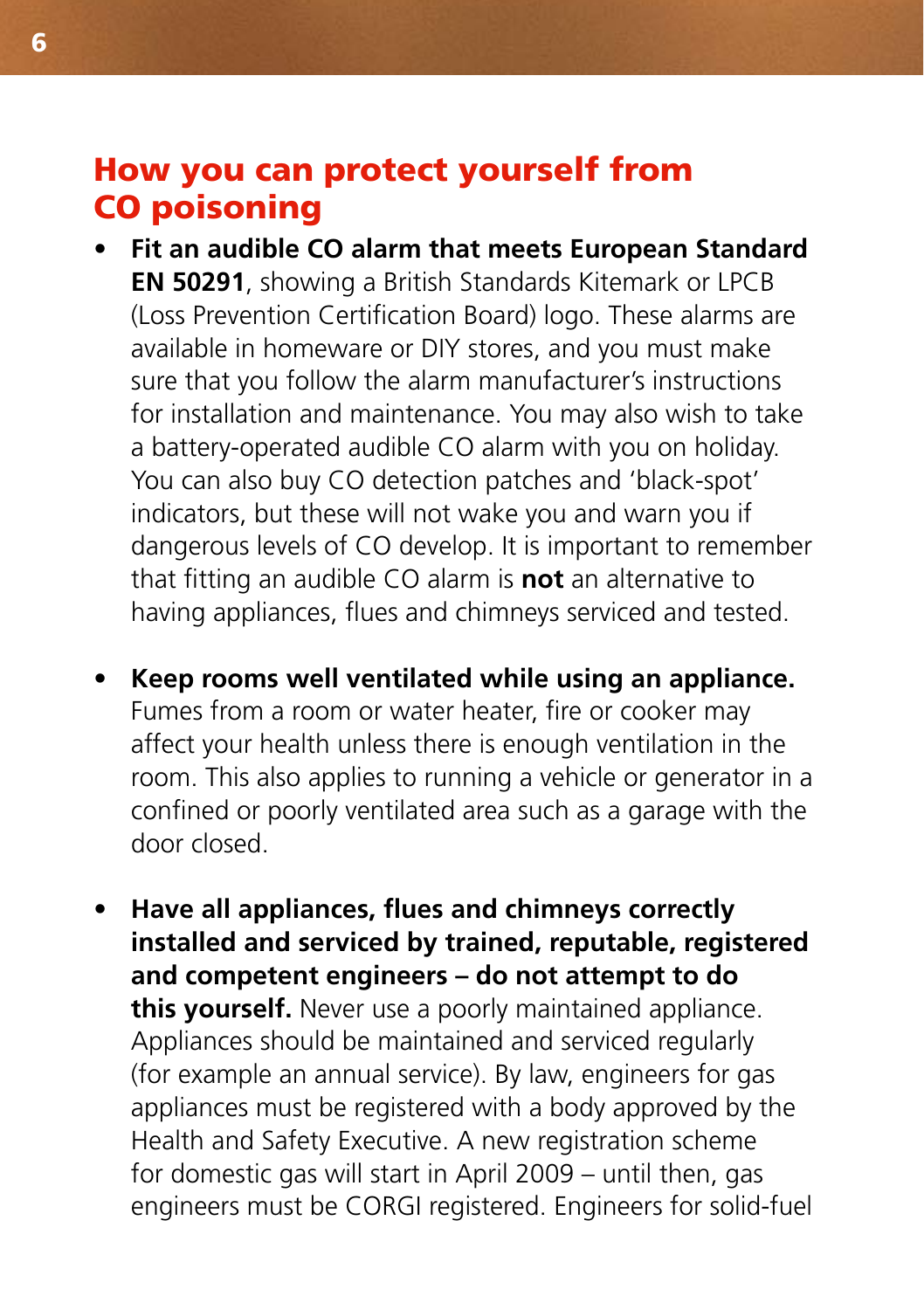appliances are registered with the Heating Equipment Testing and Approval Scheme (HETAS), and those for oil appliances with the Oil Firing Technical Association (OFTEC) – see 'Further information' on page 10.

### Other important tips

- **If you live in rented accommodation**, landlords have a legal duty to have any gas appliances they provide, including cabinet heaters and flues, checked annually and to provide you with a copy of the safety check record. Landlords also have a legal duty of care to you. For appliances that use fuel other than gas, it is strongly recommended that landlords use suitably trained, reputable, registered engineers to install, service and inspect appliances (see above).
- • **Never install or use unflued (without a chimney) appliances such as gas cookers, flueless gas fires or cabinet heaters in small, closed-up or poorly ventilated rooms.** When using a gas cooker, always make sure that the kitchen is well ventilated; a gas cooker should never be used to provide heating for the kitchen area. Do not use unflued appliances designed for outdoor use (such as paraffin heaters, camping stoves, barbecues or similar devices) inside your property.
- If you're buying a new solid-fuel open fire, room **heater or boiler**, check that it has an air intake control to regulate the burning rate, and that the room in which it is being installed is properly ventilated. For advice on solidfuel heating, call the Solid Fuel Association (see 'Further information' on page 10).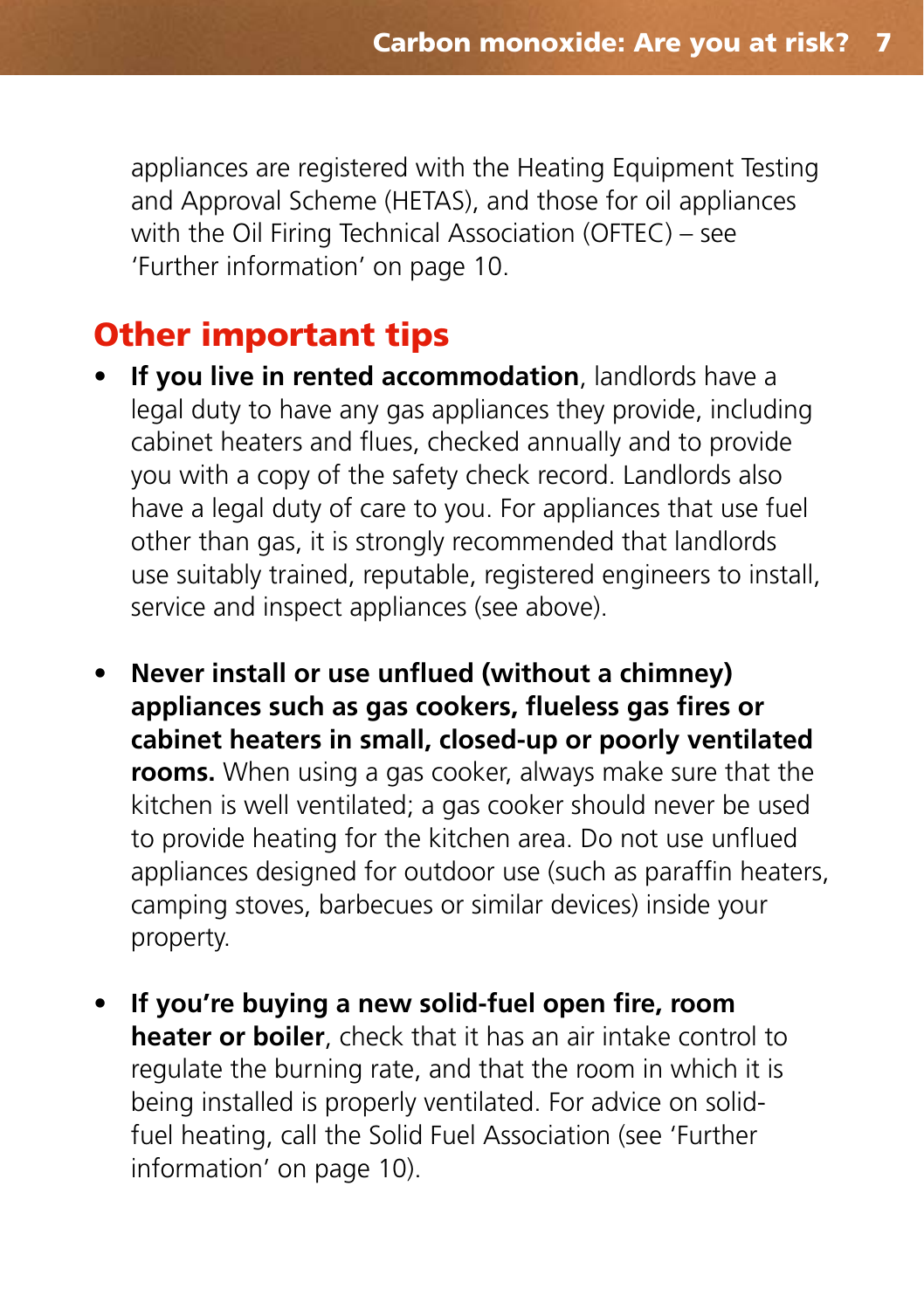- **Fitting an extractor fan in the same room as an appliance will be beneficial unless it affects the draw of an existing flue or chimney in the same or adjoining room**, such as those used for flued appliances (in which case the extractor fan may cause the combustion gases to fill the room instead of going up the flue or chimney). It is best to seek expert advice in such situations. Other appliances such as tumble dryers can produce the same effect as an extractor fan.
- **Have your chimney swept from top to bottom at least once a year**, preferably before each winter if you burn smokeless fuel or twice a year if you burn wood or coal. Use a qualified sweep, such as a member of the National Association of Chimney Sweeps, the Guild of Master Sweeps or the Association of Professional and Independent Chimney Sweeps (see 'Further information' on page 10).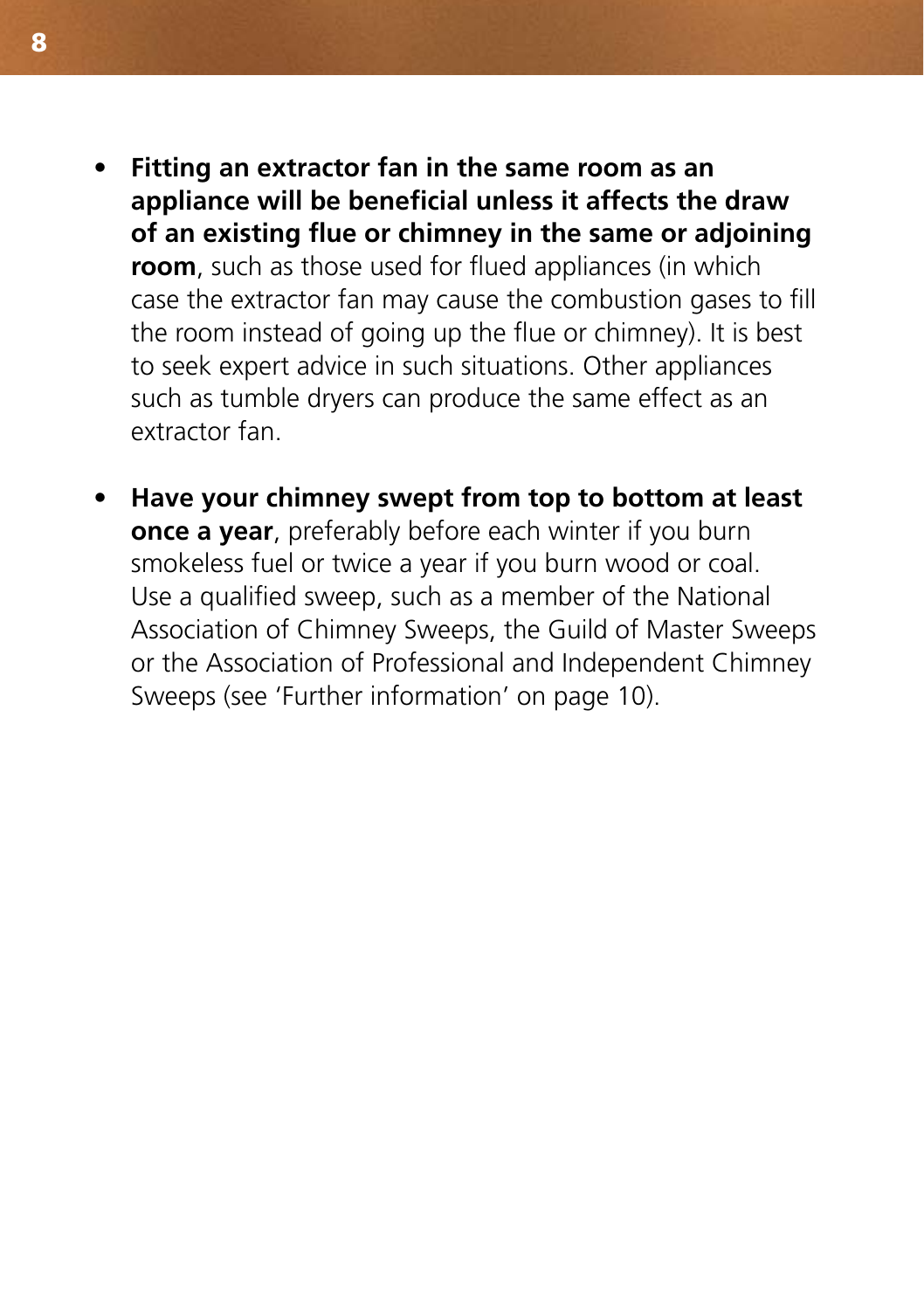# Recent examples of CO poisoning

#### **Example 1:**

An ambulance was called out to attend a 29-year-old woman who was feeling generally unwell and complaining of chest pains. When the ambulance crew arrived, they monitored the patient with a CO monitor, which showed that she had a higher than normally expected level of CO in her blood; her mother, who lived in the same flat, showed the same raised CO level in her blood.

The apartment block contained six flats. They were all evacuated and the residents' CO levels were monitored. The residents in the flat below had either similar or higher levels of CO. All patients with raised CO levels were transported to hospital where they received treatment. The cause of the CO poisoning was traced to a faulty heating boiler at the original address.

#### **Example 2:**

Ambulance crews attended a two-year-old child who was floppy and unresponsive and had difficulty breathing. Other members of the family were also feeling unwell. Three children and one adult were monitored for CO, and all were found to have high levels of CO in their blood – with the children having higher CO levels than the adult. The heating boiler on the premises had recently been turned off by emergency gas engineers as it was beyond repair. As the family had no other source of heat, they had burnt charcoal in a barbecue in the main family room, which had produced the CO and caused the illness.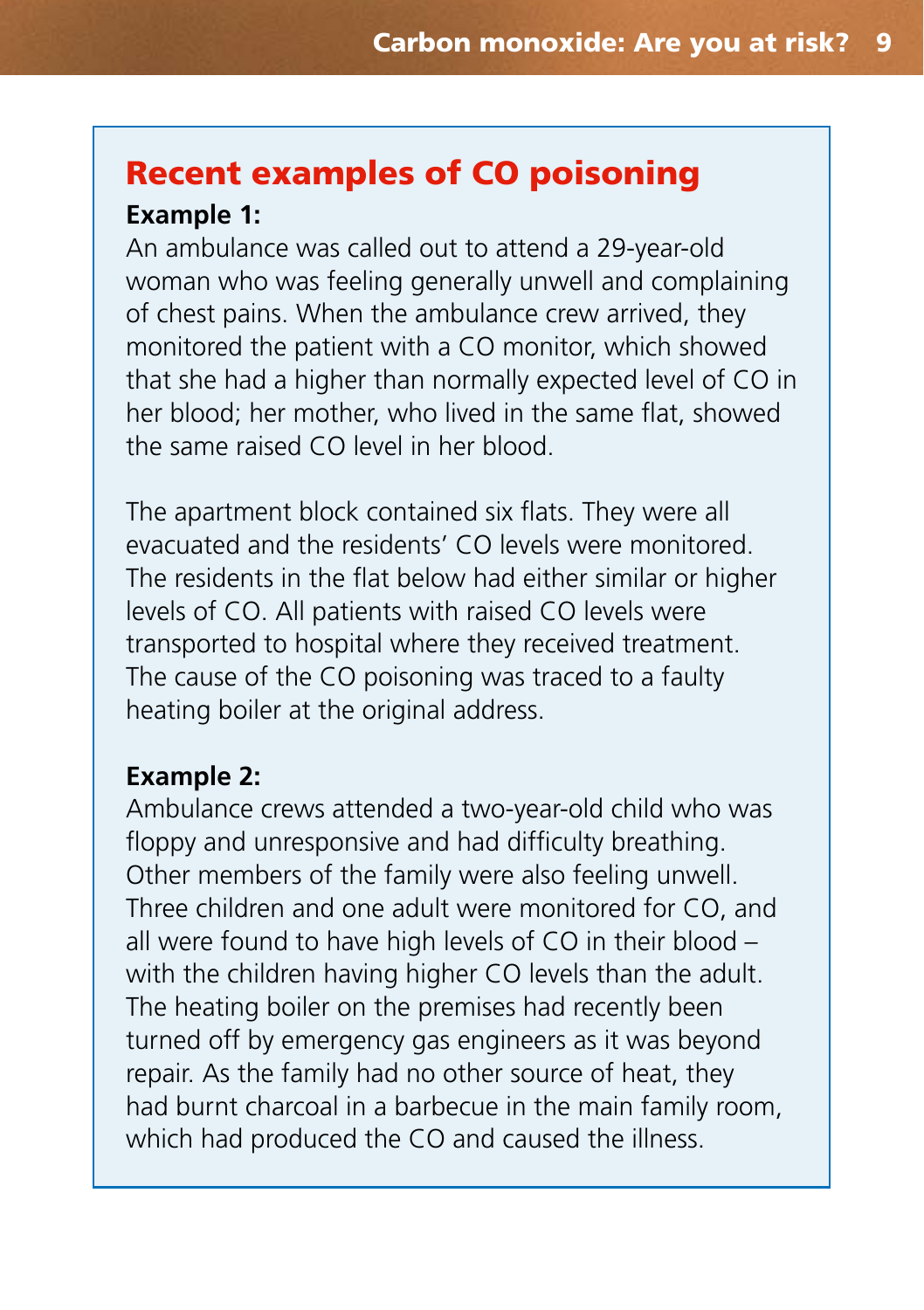# Further information

National Gas Emergency Service – call **0800 111 999** or visit **[www.nationalgrid.com/uk/Gas/Safety/Emergency](http://www.nationalgrid.com/uk/Gas/Safety/Emergency)** 

Health and Safety Executive (HSE) Gas Safety Line – call **0800 300 363** or visit **[www.hse.gov.uk/gas/domestic](http://www.hse.gov.uk/gas/domestic)** 

CORGI consumer advice – call **0800 915 0485** or visit **[www.trustcorgi.com](http://www.trustcorgi.com)** (From April 2009 contact the HSE Gas Safety Line – see above)

Oil Firing Technical Association (OFTEC) – call **0845 65 85 080** (helpline) or visit **[www.oftec.org](http://www.oftec.org)** 

Solid Fuel Association (SFA) – call **0845 601 4406** (helpline) or visit **[www.solidfuel.co.uk](http://www.solidfuel.co.uk)** 

Heating Equipment Testing and Approval Scheme (HETAS) – call **0845 634 5626** or visit **[www.hetas.co.uk](http://www.hetas.co.uk)** 

Association of Professional and Independent Chimney Sweeps (APICS) – call **01392 479239** or visit **[www.apics.org.uk](http://www.apics.org.uk)** 

Guild of Master Sweeps (GMS) – call **01953 451 322** or visit **[www.guild-of-master-sweeps.co.uk](http://www.guild-of-master-sweeps.co.uk)** 

National Association of Chimney Sweeps (NACS) – call **01785 811732** or visit **[www.nacs.org.uk](http://www.nacs.org.uk)** 

Carbon Monoxide Consumer Awareness Alliance (COCAA) – call **0870 401 2254** or visit **[www.becarbonmonoxideaware.com](http://www.becarbonmonoxideaware.com)**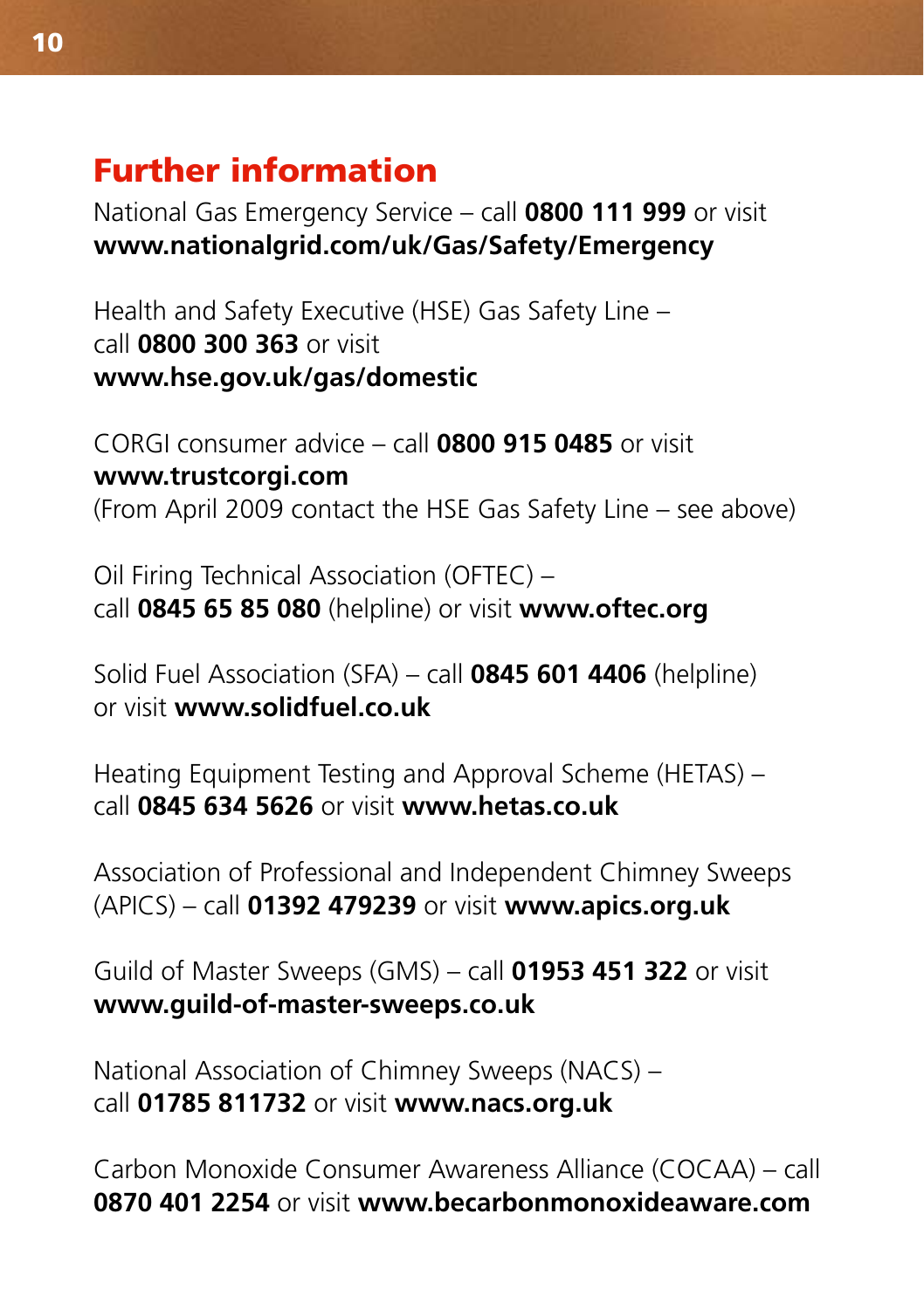Council of Gas Detection and Environmental Monitoring (CoGDEM) – call **0800 1694 457** (CO alarm and general advice) or visit **[www.cogdem.org.uk](http://www.cogdem.org.uk)** 

NHS Choices – visit **[www.nhs.uk/carbonmonoxide](http://www.nhs.uk/carbonmonoxide)** 

NHS Direct – call **0845 4647** or visit **[www.nhsdirect.nhs.uk](http://www.nhsdirect.nhs.uk)** 

Health Protection Agency (HPA) – visit **[www.hpa.org.uk](http://www.hpa.org.uk)** 

#### Patient support groups

Carbon Monoxide and Gas Safety Society (CO-Gas Safety) – call **01372 466112**, or visit **[www.co-gassafety.co.uk](http://www.co-gassafety.co.uk)** 

CO-Awareness – call **07715 899296** or visit **[www.co-awareness.org](http://www.co-awareness.org)**